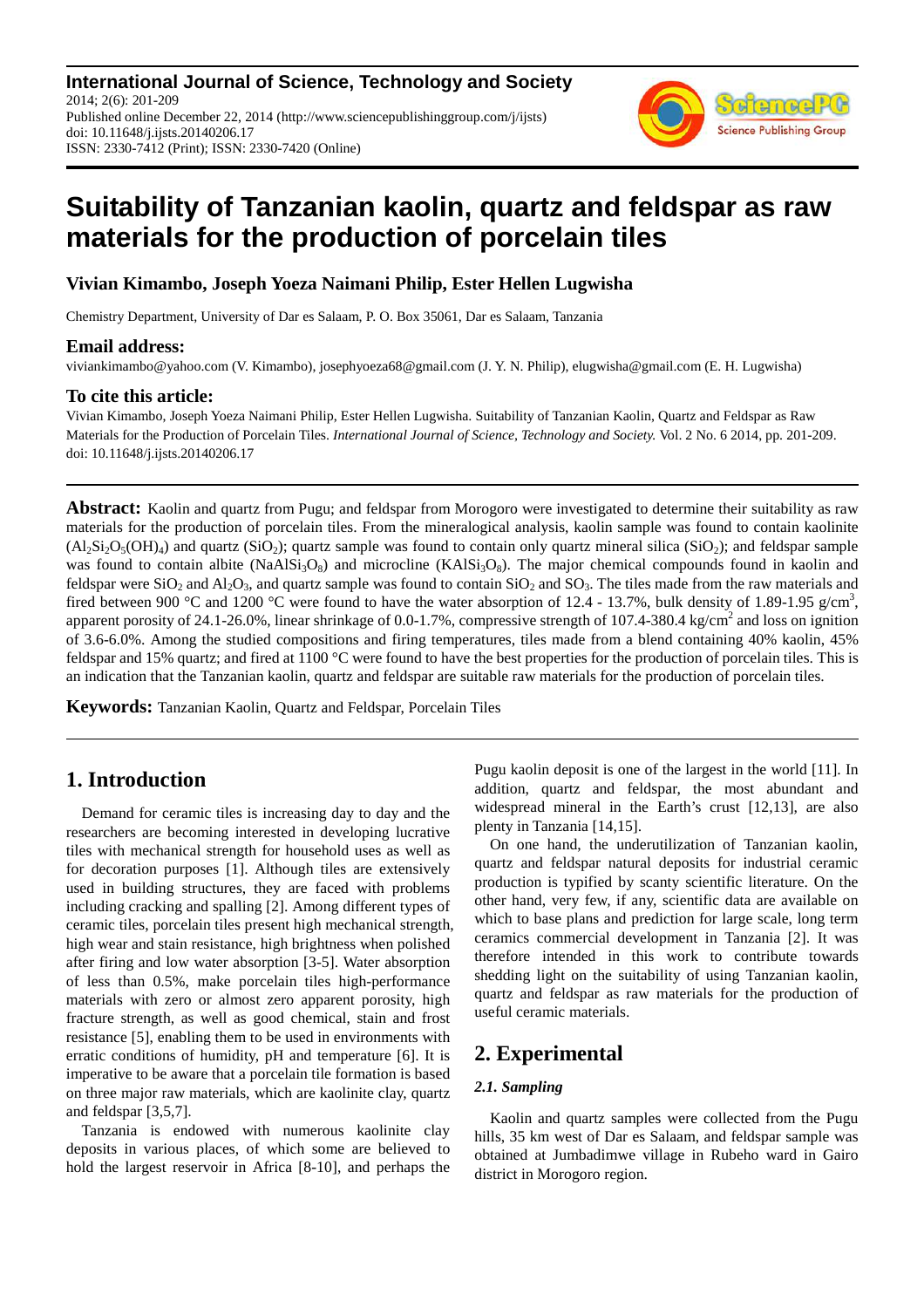#### *2.2. Preparation of Samples*

The samples were separately dried at 150 °C in the oven for 24 h and then ground by using mortar and pestle. The powdered samples were sifted through a sieve of 300 µm pore size. Grinding and sieving were repeated until almost all the materials passed through the sieve.

#### *2.3. Chemical and Mineralogical Analyses*

The mineralogy and chemical composition of kaolin, quartz and feldspar were done by using X-Ray Diffraction (XRD) and X-Ray Fluorescence (XRF), respectively. The XRD analysis was carried out at the Geology Department of the University of Dar es Salaam, and XRF analysis was carried out at the Southern and Eastern African Mineral Centre (SEAMIC).

#### *2.4. Preparation of Porcelain Tiles*

Nine different compositions of kaolin (35-55%), feldspar (35-50%) and quartz (5-20%) were prepared as shown in Table 1.

*Table 1. Sample Compositions in Percentage Weight* 

| Code           | Kaolin $(\%$ wt.) | Feldspar (% wt.) | Quartz $(\%$ wt.) |
|----------------|-------------------|------------------|-------------------|
| C <sub>1</sub> | 35                | 50               | 15                |
| C <sub>2</sub> | 40                | 45               | 15                |
| C <sub>3</sub> | 45                | 40               | 15                |
| C <sub>4</sub> | 45                | 45               | 10                |
| C <sub>5</sub> | 50                | 45               | 5                 |
| C <sub>6</sub> | 50                | 40               | 10                |
| C7             | 50                | 35               | 15                |
| C8             | 55                | 35               | 10                |
| C9             | 45                | 35               | 20                |

Water was added in small portions to each of the mixtures and mixed thoroughly until the required paste was formed. For each composition, nine tiles were made and allowed to dry for 7 days at room temperature and subsequently oven-dried at 110 °C for 24 h followed by cooling them in the desiccators. The length and weight of each of the oven dried tiles were recorded, thereafter fired in kiln at temperatures between 900 and 1200 °C. The firing temperature was maintained for 8 h. Then the fired tiles were allowed to cool slowly to room temperature by natural convection after turning the kiln off and leaving them inside the kiln for 24 h. After cooling, the length, width and height of each tile were recorded.

#### *2.5. Determination of Physico-Mechanical Properties of the Porcelain Tiles*

The water absorption, bulk density and apparent porosity were measured according to ASTM C373-8817, which involved drying tiles in an oven at 150 °C for 24 h and cooling in desiccators. The dry mass of the tiles  $(D)$  was then measured, followed by water impregnation, which involved boiling tiles in distilled water for 5 h and then left soaked in water for an additional 24 h at room temperature. After impregnation, the suspended mass (*S*) of each tile was recorded. The saturated mass  $(M)$  was measured after removing all excess water from the surface by using moistened cotton cloth.

The water absorption, *A*, expressed as a percent, was calculated as the ration of the mass of water absorbed to the mass of the dry specimen [16], given by the expression:

$$
A = [(M - D)/D] \times 100\%
$$
 (1)

The bulk density,  $B$  ( $g/cm<sup>3</sup>$ ), of the specimen, which is the quotient of its dry mass divided by the exterior volume, including pores, [16], is given by:

$$
B = D/V \tag{2}
$$

where  $D$  is the mass of dry specimen and  $V$  is the exterior volume, given by  $V = M - S$ .

The apparent porosity, *P*, expressed as a percent, which is the ratio of the volume of open pores to the exterior volume of the specimen [16], is given by:

$$
P = [(M - D) / V] \times 100\% \tag{3}
$$

The linear shrinkage ( *LS* ) of fired tile expressed as a percent is given by:

$$
LS = [(L_g - L_f) / L_g] \times 100\%
$$
 (4)

where  $L_g$  and  $L_f$  are the length (mm) of green and fired tiles, respectively [17].

Compressive strength (*CS* ) is given by:

$$
CS = \frac{\text{Maximum Load}}{\text{Cross Section Area}}\tag{5}
$$

To determine this parameter, the area of the tiles was calculated, and then the tiles were placed on a compressive strength tester. The load was applied axially until failure occurred. The load that caused cracks was used to calculate the *CS* .

The Loss On Ignition (LOI) expressed as a percent of the relationship of the weight reduction to the total weight of the sample and is given by:

$$
LOI = [(m_1 - m_2)/m_1] \times 100\%
$$
 (6)

where  $m_1$  and  $m_2$  are weights of samples before and after firing, respectively [18].

# **3. Results and Discussion**

#### *3.1. Mineralogical Composition of Kaolin, Quartz and Feldspar*

The X-ray diffractograms for kaolin sample is presented in Fig. 1. As can be seen from this figure, the kaolin sample was found to contain major peaks of clay mineral kaolinite  $(Al_2Si_2O_5(OH)_4)$  and a non clay mineral quartz  $(SiO_2)$  as an impurity. Identical to observations reported in the literature [5, 19-22], kaolinite was identified by the reflections at  $d =$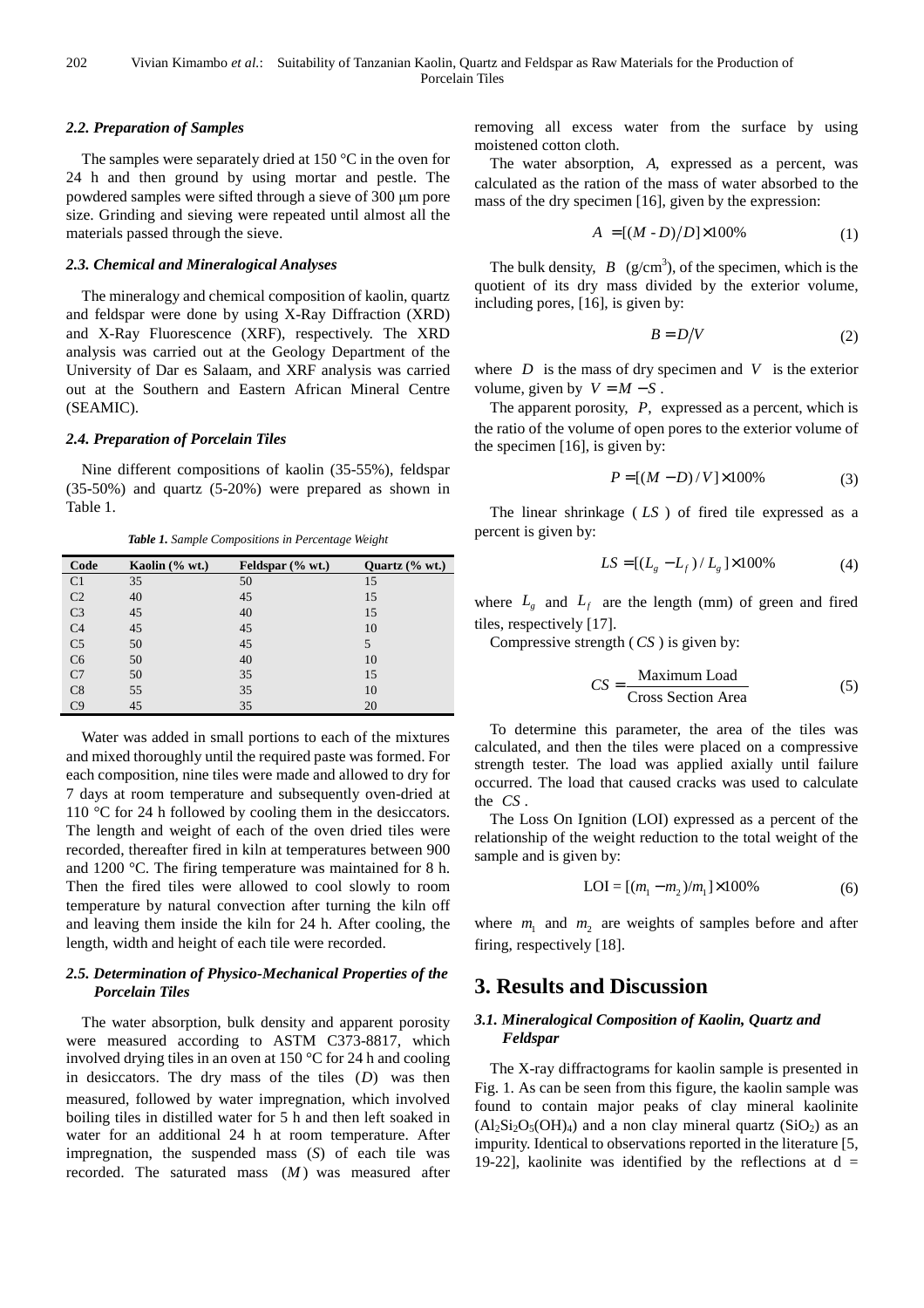7.1616 Å around  $14^{\circ}$  2 $\theta$  and  $d = 3.5545$  Å around  $29^{\circ}$  2 $\theta$ ; and quartz registered reflections at  $d = 4.2499 \text{ Å}$  around  $24^{\circ}$  20 and  $d = 3.3314 \text{ Å}$  around  $31^{\circ} 2\theta$  [20-22].



*Figure 1. X-Ray Diffractogram of Kaolin.* 

Apart from kaolinite and quartz peaks, kaolin sample also contained other minor peaks. Other peaks can be due to the presence of microcline  $(KAISi<sub>3</sub>O<sub>8</sub>)$  in the sample. The microcline can be identified by the presence of peaks around 24° and 32° 20. The reflections at  $d = 3.3314$  Å around 31° 20 may be due to the presence of illite.

The X-ray diffractogram of quartz sample is shown in Fig. 2. It is observed that the quartz sample contains mainly silica  $(SiO<sub>2</sub>)$ . Quartz was identified by the reflections at  $d = 4.2499$ Å around 24° 20 and d = 3.3366 Å around 31° 20 [20-22].



*Figure 3. X-Ray Diffractogram of Feldspar.*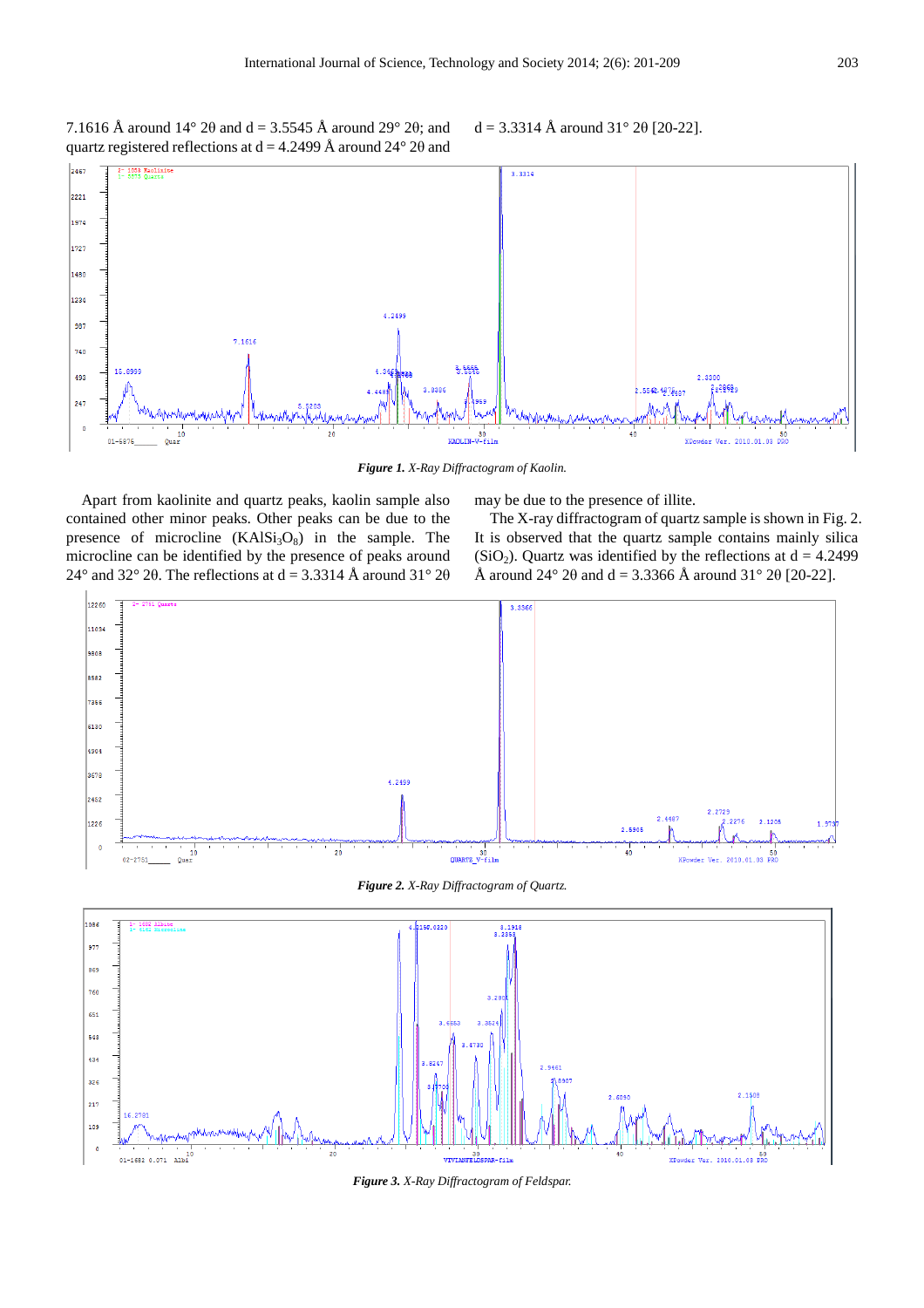Fig. 3 shows the X-ray diffractogram of feldspar sample. One of the minerals observed are sodium feldspar (albite) (NaAlSi<sub>3</sub>O<sub>8</sub>) identified by the reflections at  $d = 4.0220$  Å around  $26^{\circ}$  2θ and d = 3.1918 Å around 33° 2θ [5, 22, 23]. Another mineral was potassium feldspar (microcline)  $(KAISi<sub>3</sub>O<sub>8</sub>)$ , which was identified by the reflections at d = 4.2159 Å around 24° 20 and d = 3.2353 Å around 32° 20 [20].

Apart from albite and microcline peaks, the X-Ray Diffractogram (Fig. 3) also contained other minor peaks. These can be attributed to the presence of sanidine  $(K(Si<sub>3</sub>AI)O<sub>8</sub>)$ , identified by peaks around 21°, 27°, 35°, and 52° 2θ as well as the presence of oligoclase  $((Na, Ca)Al(Al, Si)Si<sub>2</sub>O<sub>8</sub>),$  identified by peaks around 22 $^{\circ}$ , 38 $^{\circ}$ , 39°, 43°, 45°, 48° and 50° 2θ [23].

#### *3.2. Chemical Composition of Kaolin, Quartz and Feldspar*

Table 2 shows the chemical compositions of kaolin, feldspar and quartz. As can be observed from this table, silica was a dominant oxide in kaolin sample (63.71%) followed by alumina (31.34%). The percentage of K2O and Na2O were 1.34% and 0.41%, respectively. The oxides CaO (0.04%) and MgO (0.53%) along with coloured oxides Fe2O3 (1.02%), TiO2 (0.60%), were also present.

*Table 2. Chemical Compositions of Kaolin, Feldspar and Quartz.* 

| Oxides, Cl and LOI             | Kaolin $(\% )$ | Ouartz $(\% )$           | Feldspar $(\%)$ |
|--------------------------------|----------------|--------------------------|-----------------|
| SiO <sub>2</sub>               | 63.71          | 94.95                    | 62.7            |
| $Al_2O_3$                      | 31.34          | 0.37                     | 13.8            |
| Na <sub>2</sub> O              | 0.41           | $\overline{\phantom{0}}$ | 0.78            |
| MgO                            | 0.53           | 0.05                     | 0.06            |
| SO <sub>3</sub>                | 0.23           | 1.02                     | 1.00            |
| $K_2O$                         | 1.34           | 0.12                     | 11.99           |
| CaO                            | 0.04           | 0.95                     | 7.63            |
| TiO <sub>2</sub>               | 0.60           | 0.13                     | 0.03            |
| $Cr_2O_3$                      | 0.02           | 0.18                     | 0.11            |
| MnO                            | 0.01           | 0.04                     | 0.06            |
| Fe <sub>2</sub> O <sub>3</sub> | 1.02           | 1.92                     | 0.82            |
| BaO                            |                | -                        | 0.41            |
| Cl                             | 0.72           | 0.23                     | ۰               |
| LOI                            | 0.03           | 0.04                     | 0.40            |

The results were found to be within the range of kaolin to be used in the production of porcelain tiles [4]. The coloured and fluxing oxides are required to be in small amount in all components so as to avoid excessive fluxing as well as undesired variation on the product colour [4]. The LOI (0.03%) was lower than the amount required for the kaolin used in porcelain tiles (5.0-12.8%) [4]. This can be attributed to low content of volatilizes soil components *i.e.*, organic matter, water and carbonates [5].

The amount of silica and alumina in the quartz sample were 94.95% and 0.37%, respectively (Table 2), which, according to literature [4], were lower than the amount required in order for quartz to be considered suitable for the production of porcelain body (98.0-99.1% and 0.65-0.8%, respectively). Generally, the amount of silica is higher in quartz because quartz is the mineral which consists of silica in crystal form [24]. The low amount of alumina can cause formation of the

product with high linear shrinkage and hence unstable product [4, 25]. The total amount of K2O and Na2O is  $(0.12\%)$  which is within the range of requirement for quartz used in porcelain tiles body (0.1-0.2%) [4]). Besides, the oxides Fe2O3 (1.92%), TiO2 (0.13%), CaO (1.92%) and MgO (0.13%), were also present in significant levels. These amounts were higher than the amount required for quartz to be used as the raw material in porcelain tiles. If coloured and fluxing oxides are present in higher amount may cause excessive fluxing as well as undesired variation on the product colour [4]. The LOI in quartz sample (0.04%) was lower than the amount required for quartz as the raw materials used in porcelain tiles body [4].

It is clearly seen from Table 2 that the amount of silica in feldspar sample (62.70%) is lower than the amount required in order for feldspar to be considered suitable for the production of porcelain body (66.3-79.5%) [4]. Alumina was present in high amount (13.80%) followed by the total percentage of Na2O and K2O (12.77%) and then LOI (0.40%). All of them were within the range for feldspar to be used in the porcelain tiles [4]. The coloured oxides Fe2O3 and TiO2 were present in small percentages (0.82% and 0.03%, respectively) which were within the range for feldspar to be used in the porcelain tiles. The other oxides CaO (7.63%) and MgO (0.06%) were present in higher amount than required [4].

#### *3.3. Physico-Mechanical Properties of the Porcelain Tiles*

The comparison on the variation of water absorption at 900, 1100 and 1200  $\degree$ C is shown in Fig. 4.



*Figure 4. Water absorption for the porcelain tiles with different composition fired at 900, 1100 and 1200 °C.* 

Generally the water absorption decreases with increase in firing temperature due to the formation of the liquid phase and densification at high firing temperatures [26,27]. The liquid phase formed is the one which fills the pores and decreases the porosity. Water absorption is directly related to open porosity [17,26] and porosity decreases with increase in firing temperature [8]. This was observed from the tiles made from composition C2 and C6 where the water absorption of the tiles decreased with increase in firing temperature.

For the tiles made from composition C1, C3, C4, C5, C7, C8 and C9, the water absorptions were found to increase with increase in firing temperature. The increase in water absorption at higher firing temperature is thought to be caused by bloating which takes place as a result of the expansion of gasses enclosed in the pores and cause the increase in porosity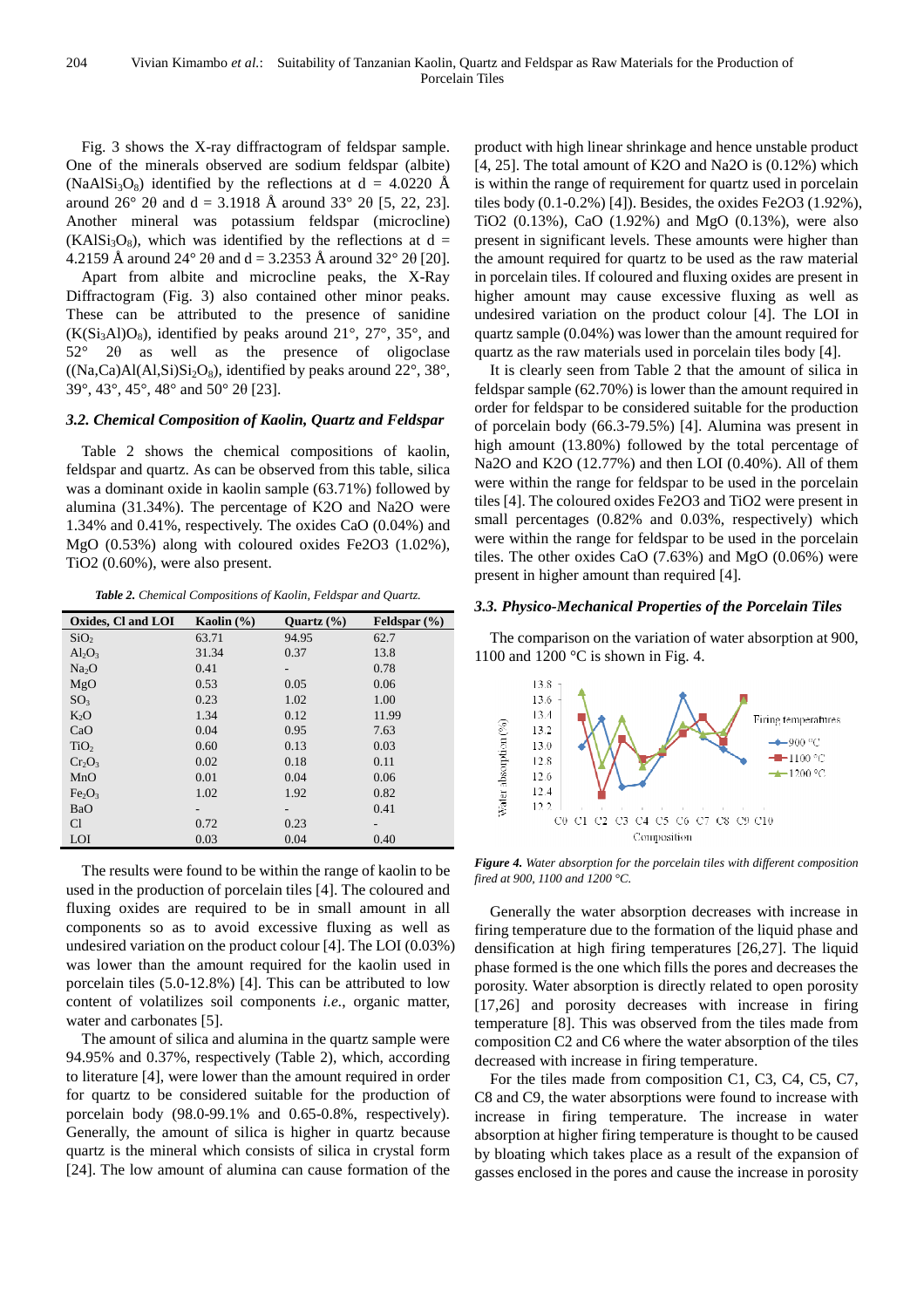It was expected for water absorption to decrease with increase in feldspar content. This is because feldspar contains alkaline oxides *i.e.*,  $K_2O$  and  $Na_2O$ , which melt at relatively low temperature, and acts as fluxing agent and assist in liquid phase formation [1,4,5,27]. Based on this facts, the tiles made with compositions with high percentage of feldspar *i.e.*, composition C2, C3, C4 and C5 had the lowest water absorption. For the same reason it was expected that, the tiles made from composition C1 will have lowest water absorption than the rest of the tiles but this was not the case. This may be attributed to low percentage of kaolin which was responsible for the formation of unstable aluminosilicate spinel phase. It is the unstable aluminosilicate spinel phase which forms mullite phase and mullite forms the liquid phase [27-30]. The liquid phase is responsible for blocking the open porosity, increase the density and decrease water absorption. Thus, the water absorption decreases with the increase in amount of kaolin in the composition. For the same reason, it was expected for the tiles made from composition C8 to have the lowest water absorption but that was not the case. This may be related to the low percentage of feldspar in the tiles. In addition, water absorptions from tiles of the tested compositions and fired different temperatures were higher than the standard water absorption required for porcelain tiles (less than 0.5% [6]). Water absorption of the clay product is affected by the properties of clay, method of manufacturing and the firing temperature. The high water absorption indicated that, the tiles produced in this work were porous.

Although the standard requires water absorption of the porcelain tiles to be less than 0.5%, this is only necessary for floor tiles [27]. According to technical standards the tiles with water absorption higher than 10% can be used as wall tiles [17]. The majority of standard wall tiles have glazed porous bodies with water absorption between 10% and 20%. Thus the tiles produced in this work (with water absorption in the range 12.4-13.7%) are suitable wall tiles. The Chinese National Standards (CNS) requires the water absorption of tile to be less than 16% [17]. The tiles in this study are in agreement with CNS. Although all the tiles made from all compositions (35-55% kaolin, 35-50% feldspar and 5-20% quartz) and firing temperatures (900, 1100 and 1200 °C) had water absorption that met the CNS, the tiles made from composition C2 (40% wt. kaolin, 45% wt. feldspar, 15% wt. quartz), fired at 1100 °C are the best tiles because they have the lowest water absorption (12.4%). The tiles with low water absorption have high fracture strength, and good chemical, stain and frost resistance, enabling them to be used in any environment [5,6].

The combined effect of firing temperature (900, 1100 and 1200 °C) on the bulk density is given in Fig. 5. The bulk densities of the tiles increased with firing temperature because of the increase in densification and then decreased as the firing temperature was increased further. The decrease in bulk density at higher firing temperature was attributed to bloating which takes place as gasses are expelled from the matrixes and

cause the increase in porosity [9].



*Figure 5. Bulk density of the porcelain tiles with different composition fired at 900, 1100 and 1200 °C.* 

The tiles made from composition C9 had the lowest bulk densities when compared with the rest of the tiles. This is because the bulk density of the porcelain body decreases with the decrease in feldspar content and vise versa. The fluxing oxides help in the formation of liquid phases which fill the pores and increase the bulk density of the porcelain body [27]. The bulk density of the porcelain body reaches its maximum when there are enough liquid phases to block the open porosity. The temperature at which the porcelain body reaches its maximum bulk density decreases with increase in feldspar content [9]. Thus, the porcelain tile with high feldspar content was expected to reach its maximum bulk density at low temperature than the porcelain tile with low feldspar content. However, the actual temperature will depend on the composition of the raw materials in question [9]. That is why composition C1, C3, C4, C7, C8 and C9 had their maximum density at low firing temperature (900 °C), composition C2 had maximum density at 1100 °C and composition C5 and C6 had their maximum density at 1200 °C. For the same reason it was also expected for the tiles made from composition C1 to have the higher bulk density than the rest of the tiles but that was not the case. This observation was due to small percentage of kaolin.

The tiles containing higher water absorption were found to contain lower value of bulk density. This is because the tile density and moisture absorption have an indirect relationship to each other. It is important for the tile to have the large density and weight because as the weight or the density of the tile increases, the tiles become stronger [26]. All the bulk density results obtained in this study were within established refractory standards for fireclay  $(1.71-2.1 \text{ g/cm}^3)$  [19]. Although all the tiles made from all compositions (35-55% kaolin, 35-50% feldspar and 5-20% quartz) and firing temperatures (900, 1100 and 1200 °C) had bulk density that met the established refractory standards for fireclay, tiles made from composition C2 (40% wt. kaolin, 45% wt. feldspar, 15% wt. quartz) and fired at 1100 °C were the best since they had the highest bulk density (1.95  $g/cm<sup>3</sup>$ ). The tiles with high bulk density seem to be correlated with high compressive strength, heat conductance, and low water absorption [26].

The variation of apparent porosity with firing temperature (900, 1100 and 1200  $^{\circ}$ C) is given in Fig. 6. The apparent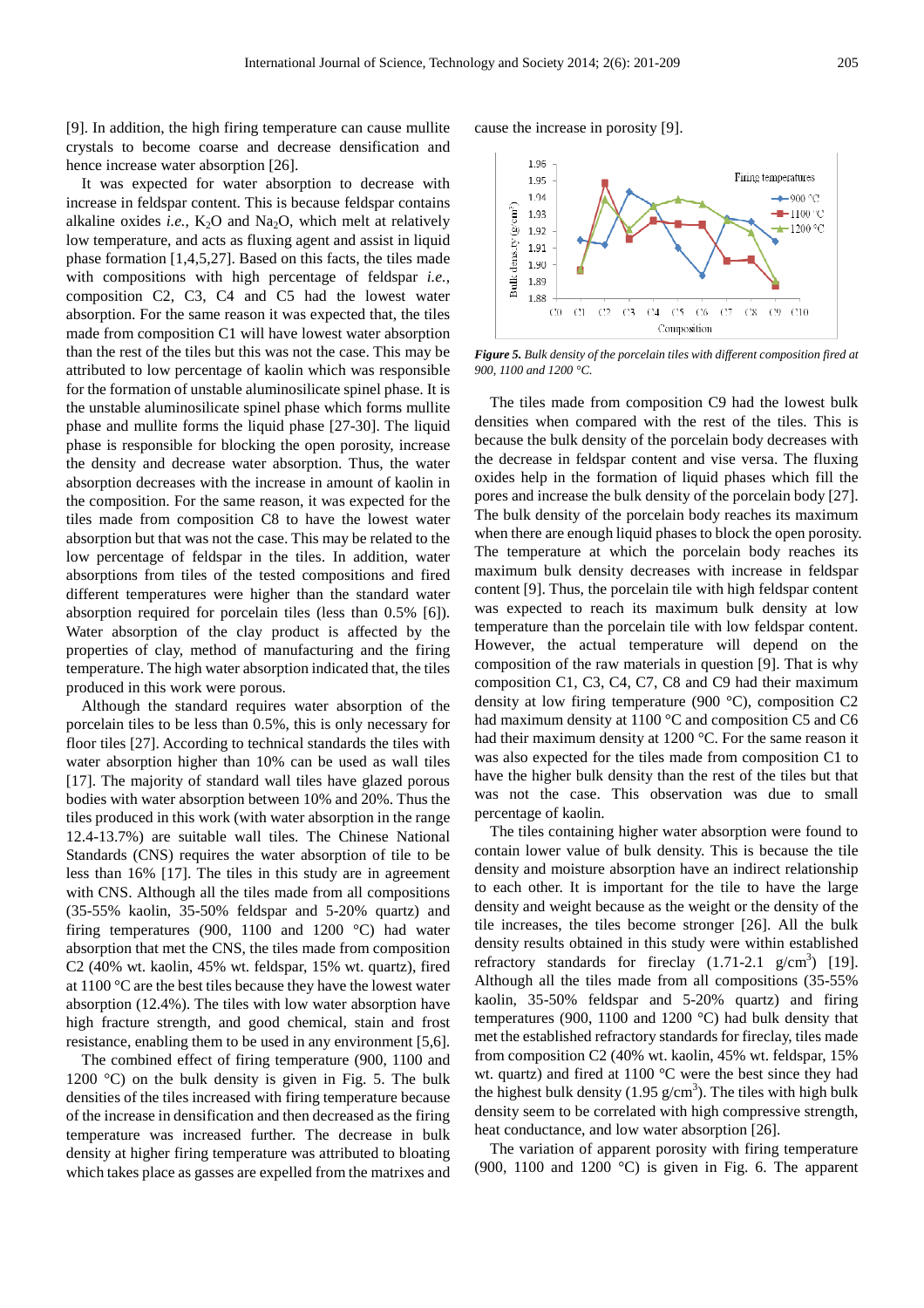porosity is expected to decrease with increase in firing temperature. This is because high temperature results into formation of enough liquid phases to block the open porosity [9]. This observation was also supported by other authors [17] who noted that the amount of liquid phase formed increases with firing temperature. However, this was not the case for some of the compositions. The apparent porosity for the tiles made from composition C2 and C6 were found to decrease with the increase in firing temperature and then increased as the firing temperature was increased further.



*Figure 6. Apparent porosity for the porcelain tiles with different composition fired at 900, 1100 and 1200 °C.* 

The apparent porosity for the tiles made from composition C1, C3, C5, C8 and C9 was found to increase with firing temperature. The increase in apparent porosity at higher firing temperature is thought to be caused by bloating which takes place as gasses are expelled from the matrixes and cause the increase in porosity [9]. It was also expected for the apparent porosity to decrease with the increase in fluxing oxides,  $Na<sub>2</sub>O$ and  $K_2O$  and feldspar content in the tiles [27]. The high porosity value for the tiles made from composition C9 fired at 1100 and 1200 °C could be a result of low feldspar content. The tiles with high content of quartz were expected to have high porosity because as the quartz content increased, the porosity also increased because of the low dry bulk density [3]. That is why tiles made form composition C1, C3 and C9 had high porosity  $(26.0\%, 25.7\%$  and  $25.7\%,$  respectively).

Porosity of the tiles is expected to decrease with increase of kaolinite content in the composition [3]. This is because when kaolinite is heated produces liquid phase which fills the pores and decreases the porosity. Larger kaolinite content in the mixture enhances the number of interfaces between particles (or its products after dehydration). This helps to increase the amount of nuclei [3]. Tiles made from composition C1 had low kaolinite content which made them to have high apparent porosity than the tiles made from other compositions. The tiles with higher water absorption were found to contain higher apparent porosity. This is because as stated previously, the porosity and water absorption have direct relationship to each other. All the apparent porosity values obtained in this study were found to be within 20-30%. However, the tiles made from composition C2 (40% wt. kaolin, 45% wt. feldspar, 15% wt. quartz) and fired at 1100 °C were the best tiles since they had the lowest apparent porosity (24.1%). The tiles with the lowest apparent porosity have the lowest water of absorption, high density and high compressive strength [26]. It is

important for the porcelain tile to be fired at the temperature which gives the minimum value of the apparent porosity. This is because the optimum vitrification is achieved when the apparent porosity reaches a minimum value which is normally zero or just close to it [9]. The actual temperature at which the porcelain tile gives the minimum value of the apparent porosity depends on the composition of the raw materials used [9].

The comparison on the variation of linear shrinkage at 900, 1100 and 1200 °C is shown in Fig. 7. The linear shrinkage of the porcelain tiles is expected to increase with firing temperature due to formation of liquid phase which is responsible for blocking the open porosity leading to decrease in shrinkage [6,27].



*Figure 7. Linear shrinkage for the porcelain tiles with different composition fired at 900, 1100 and 1200 °C.* 

This was observed in the tiles made from composition C1, C2, C3 and C6. Anomalous trend was observed for the tiles from composition C1, C2 and C6 in which the linear shrinkage were found to increase with increase in firing temperature up to the maximum and then decreased as the firing temperature was increased further. The maximum linear shrinkage indicated that the sintering mechanism was complete [27]. For the tiles made from the other compositions, the linear shrinkage of the porcelain tiles was found to decrease with firing temperature and increased in fluxing oxides,  $Na<sub>2</sub>O$  and K2O and feldspar content in the tiles. The reason behind these phenomena is the formation of liquid phase as the temperature and fluxing oxides increased which eventually filled the pores leading to decrease in shrinkage [27].

For the same reason it was expected for the tiles made from composition C1 to have the lowest linear shrinkage than the rest of the tiles but that was not the case. This observation was due to low percentage of kaolin in the composition [27-30]. The liquid phase formed by kaolin is responsible for blocking the open porosity leading to decrease in shrinkage [27]. Although all the tiles tested in this study have the linear shrinkage lower than the established refractory standards for fireclay [31] the tiles made from composition C7 (50% wt. kaolin, 35% wt. feldspar, 15% wt. quartz) were found to have the lowest linear shrinkage (0.0%). The low linear shrinkage indicates the good stability of the tiles and the best refractory clays are the ones with greater amount of stability. The high shrinkage causes destruction of the product during firing and drying stages of production [28].

The combined effect of compressive strength with increase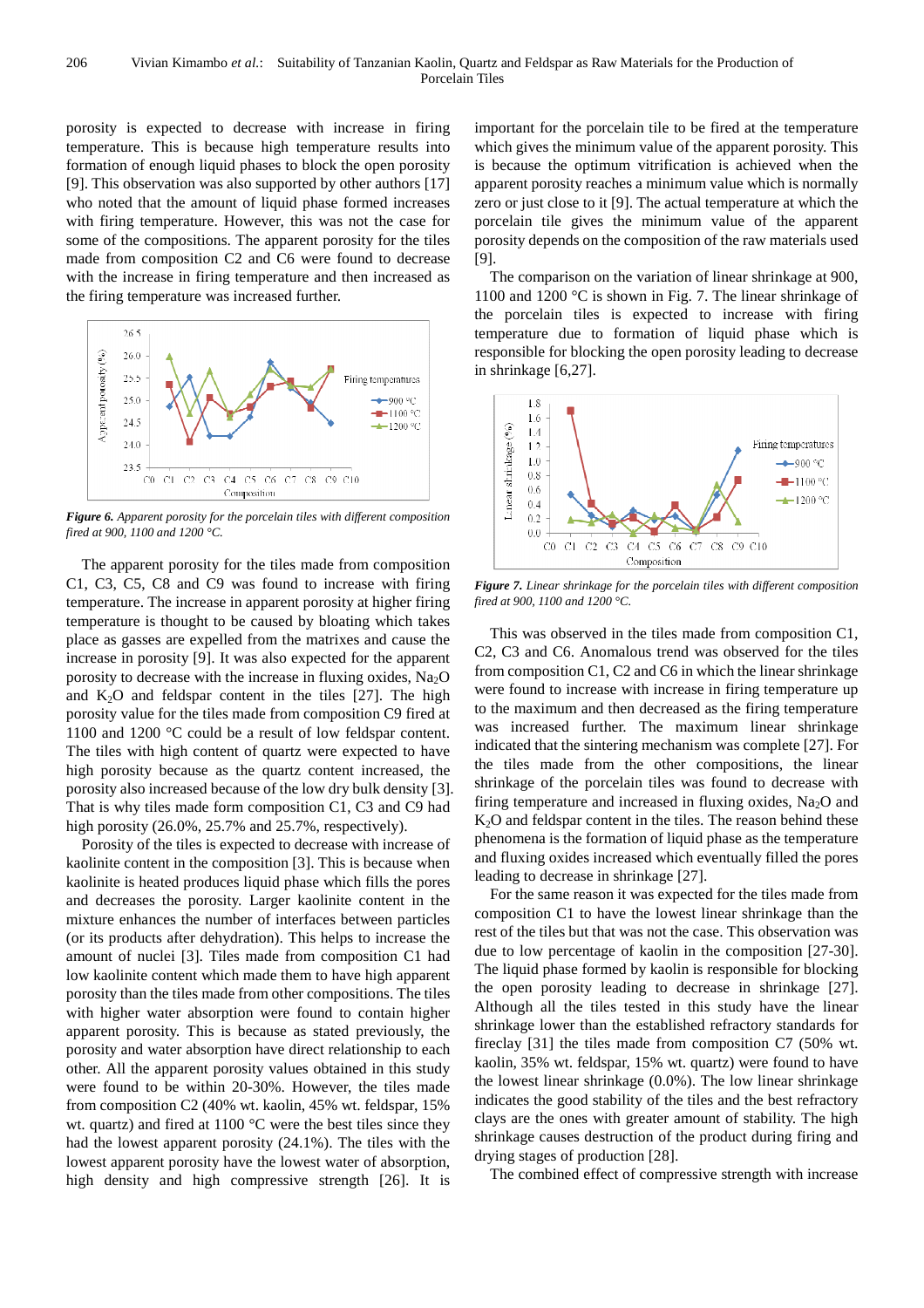in firing temperature is shown in Fig. 8. It was expected that the compressive strength would increase with firing temperature. The increase in compressive strength with the increase in firing temperature was caused by the decrease in porosity and increase in bulk density with increasing temperature [26]. This was observed only in compositions C6 and C7. Whereas for composition C2, C4, C8 and C9 the compressive strength of the tiles increased with firing temperature to the maximum (1100 $\degree$ C) and then decreased as the firing temperature was increased further. Compressive strength of the tiles made from composition C1 and C5 were found to decrease with the increase in firing temperature. The decrease in compressive strength at higher firing temperature might be due to bloating which caused the increase in porosity, and the decrease in both bulk density and compressive strength [9].



*Figure 8. Compressive strength of the porcelain tiles with different composition fired at 900, 1100 and 1200 °C.* 

The compressive strengths of the tiles also increased with feldspar content. The reason behind this is that, feldspar melts at relatively low temperature, and acts as the flux. The molten phases which are formed tend to fill the pores, and decrease the porosity which causes the increase in bulk density of the porcelain body [27] and hence caused the increase in compressive strength [26]. For the same reason the tiles made from composition C1 which consisted of maximum percentage of feldspar were expected to have the highest compressive strength than the rest of the tiles. But that was not the case. This was attributed to low percentage of kaolin present in composition C1which formed mullite phase and ultimately the liquid phase [27-29]. The liquid phase blocked the open porosity which resulted into increased both density and compressive strength. Thus, the compressive strength decreased with decreased amount of kaolin in the composition. The lower compressive strength indicated that the tiles produced were highly porous and were less dense. Generally, the compressive strength of the clay product was highly affected by one of the following factors; the firing temperature, method of production, physical, chemical and mineralogical properties of the raw material [28]. Although all the tiles made from all compositions (35-55% kaolin, 35-50% feldspar and 5-20% quartz) and firing temperatures (900 °C, 1100 °C and 1200 °C) had the compressive strength lower than the established refractory standards for fireclay, the tiles made from composition C3 (45% wt. kaolin, 40% wt. feldspar, 15%

wt. quartz), fired at 1200 °C were the best tiles because they have the higher compressive strength  $(380.4 \text{ kg/cm}^2)$  than the rest of the tiles.



*Figure 9. Loss on Ignition for the porcelain tiles with different composition fired at 900, 1100 and 1200 °C.* 

The comparison on the variation of loss on ignition at 900, 1100 and 1200 °C is shown in Fig. 9. The loss on ignition for the tiles was expected to increase with firing temperature. This was because as the temperature increased the amount of chemically and mechanically bonded water and organic matters loss increased, hence increased loss on ignition [4, 26].

The tiles made from composition C8 had the highest loss on ignition than the rest of the tiles. This was due to higher percentage of kaolin in these tiles compared to the rest of the tiles because the loss on ignition was expected to increase with the increase in kaolin content. The increase in loss on ignition with the increase in kaolin content occurred because kaolin consisted mainly of the mineral kaolinite which was a hydrated aluminium silicate. On firing, kaolin tended to lose its water of hydration. The loss of hydrated water caused the decrease in weight of the tiles after firing and hence increased the loss on ignition. On the other hand the tiles made from composition C1 had the lowest loss on ignition due to its low kaolin content. All the LOI values obtained from all the compositions and all firing temperatures were found to be between 3.5-6.0%. This means that the tiles produced were of good quality. The LOI values are required to be low because of its effect on the porosity and linear shrinkage of refractory fireclay. Decreased porosity gives porcelain materials of high bulk density and hence high compressive strength. Although all the tiles made from all compositions and firing temperatures had low LOI, the tiles made from composition C1 (35% wt. kaolin, 50% wt. feldspar, 15% wt. quartz) were found to have the lowest LOI (3.6%, Fig. 9).

## **4. Conclusion**

Dependence of the composition of the raw materials to the suitable firing temperature for the preparation of porcelain tiles was clearly observed. From the compositions and firing temperatures (900 °C, 1100 °C, 1200 °C) studied, the tiles made from these raw materials were found to have the water absorption of 12.4-13.7%, bulk density of 1.89-1.95 g/cm3,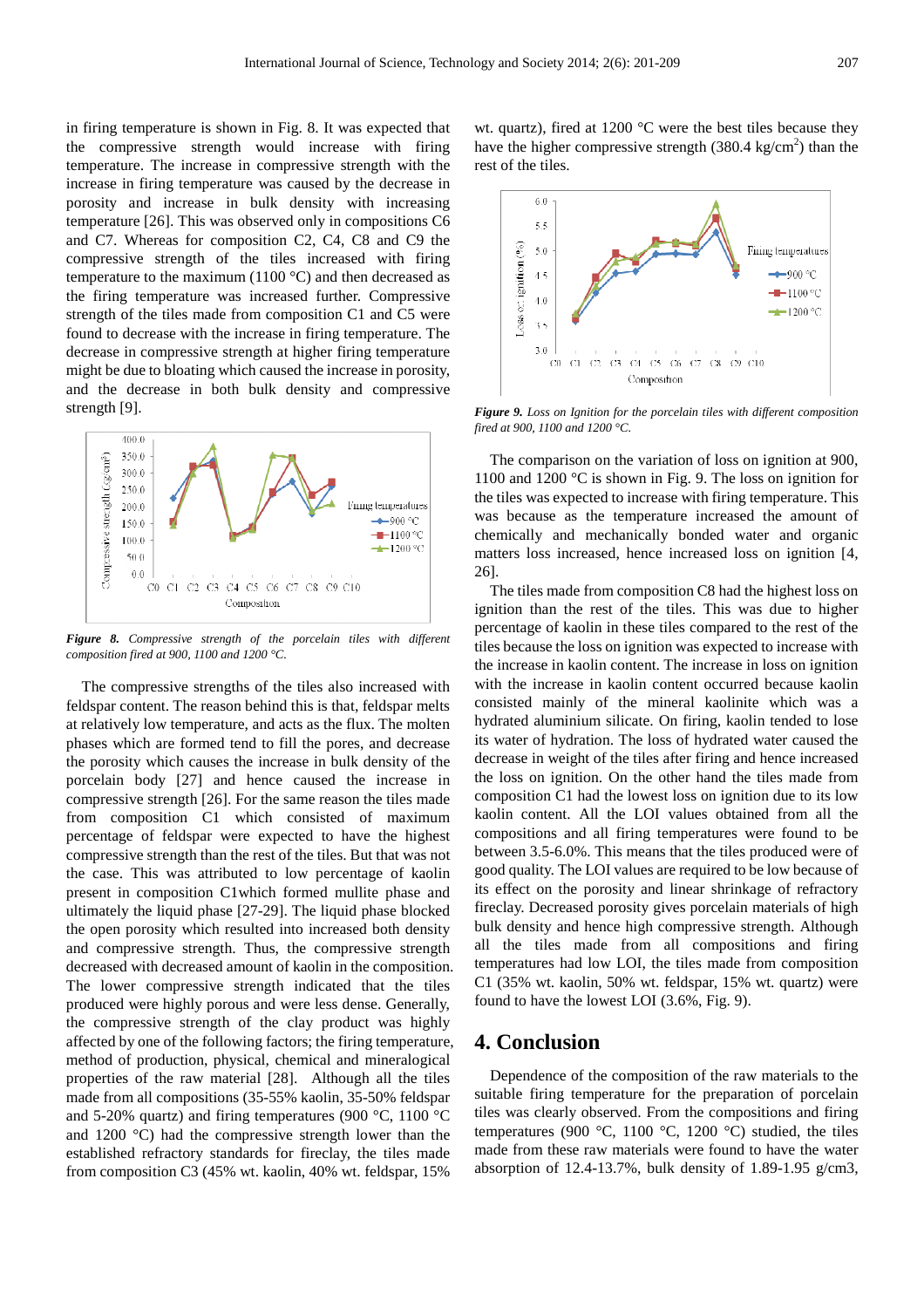apparent porosity of 24.1-26.0%, linear shrinkage of 0.0-1.7%, compressive strength of 107.4-380.4 kg/cm2 and loss on ignition of 3.6-6.0%. Moreover, the tiles made from composition C2 and fired at 1100 °C were found to have better properties than tiles made from other compositions and/or fired at other temperatures. Thus, the suitable composition of the raw materials was found to be 40% wt kaolin, 45% wt feldspar and 15% wt quartz. The best firing temperature was found to be 1100 °C.

# **Acknowledgements**

The following are highly acknowledged for their immense contributions towards the success of this investigation: Mr Adam Mwamnyatwilu and Dr. Charles Messo of University of Dar es Salaam for assisting us in the laboratory work.

# **References**

- [1] Lee W. E. and Y. Iqbal, "Influence of Mixing on Mullite Formation in Porcelain", J. Eur. Ceram. Soc., Vol. 21, No. 14, pp. 2583-2586, 2001.
- [2] I. Mahaboonpachai and T. Matsumoto, "Investigation of Interfacial Resistance between Concrete and Polymer-Cement Mortar and Development of Constitutive Material Model for the Interface," j appl mech, Vol. 8, pp. 1-9, 2005.
- [3] A. D. Noni Jr., D. Hotza, V. C. Soler and E. S. Vilches, "Influence of Composition on Mechanical Behaviour of Porcelain Tile. Part 1: Microstructural Characterization and Developed Phases after Firing," Mat. Sci. Eng. A,Vol. 527, pp. 1730-1735, 2010.
- [4] C. M. F. Vieira, S. N. Monteiro, "Evaluation of a Plastic Clay from the State of Rio de Janeiro as a Component of Porcelain Tile Body," Revista Materia, Vol. 12, No. 1, pp. 1 – 7, 2007.
- [5] H. Celik, "Effect of Spray-Dried Powder Granularity on Porcelain Tile Properties," J. Ceram. Process Res., Vol. 12, No. 4, pp. 483 – 487, 2011.
- [6] E. Sánchez, M. J. Ibáñez, J. Garcí-Ten, M. F. Quereda, I. M. Hutchings and Y. M. Xu "Porcelain Tile Microstructure: Implications for Polished Tile Properties," J. Eur. Ceram. Soc., Vol. 26, pp. 2533-2540, 2006
- [7] F. Andreola, L. Barbieri, A. Corradi, I. Lancellotti and T. Manfredini, "Utilization of Municipal Incinerator Grate Slag for Manufacturing Porcelainized Stoneware Tiles Manufacturing," J. Eur. Ceram. Soc., Vol. 22, pp. 1457–1462, 2002
- [8] A. J. Bloodworth, D. J. Morgan and D. A. Briggs, "Laboratory Processing Trials on Kaolin-Bearing Sandstones from Pugu, Tanzania, Using Conventional and New Hydrocyclone Bodies, Clay Miner., Vol. 24, pp. 539-548, 1989
- [9] L. D. Akwilapo and K. Wiik, "Ceramic Properties of Pugu Kaolin Clays. Part I: Porosity and Modulus of Rupture," B. Chem. Soc. Ethiopia, Vol. 17, pp. 147-154, 2003
- [10] E. H. J. Lugwisha, "Thermal and X-Ray Investigations of Kowak Clay in Northwestern Tanzania and its Possible Industrial Use," Tanz. J. Sci., Vol. 32, pp. 81-89, 2006
- [11] United Nations Environment programme, "Eastern Africa Atlas of Coastal Resources Tanzania," A Project of the United Nations Environment Programme with the Support of the Government of Belgium, pp. 1-117, 2001
- [12] C. Barrie, "Minerals explained I—Rock forming silicate minerals I," Blackwell Publishing Ltd. The Geologists' Association & The Geological Society of London, pp. 1-7, 2012
- [13] R. L. Rudnick and S. Gao, "Composition of the Continental Crust," Treatise on Geochemistry, Vol. 3, 2003: pp. 1-64
- [14] Y. W. Shaghude "The Study of Sediment Characteristics and Nearshore Sediment Dynamics in Coastal Tanzania," Institute of Marine Science, University of Dar es Salaam, pp. 1-42, 2004
- [15] Society for International Development, "The Extractive Resource Industry in Tanzania. Status and Challenges of the Mining Sector," pp. 1-89, 2009
- [16] ASTM C373-88, "Standard Test method for Water Absorption, Bulk Density, Apparent Porosity and Apparent specific Gravity of Fired Whiteware Products," pp. 1-2, 2006.
- [17] G. Viruthagiri, R. Gobi and B. Rajamannan, "Mechanical Properties Related to Use of Glass Waste as a Raw Material in Porcelain Stoneware Tile Mixtures," Recent Research in Science and Technology, Vol. 1, No. 2, pp. 52–57, 2009
- [18] O. A. Olasupo and J. O. Borode, "Development of Insulating Ramming Mass from Some Nigerian Refractory Raw Materials," Journal of Minerals & Materials Characterization & Engineering, Vol. 8, No. 9, pp. 667-678, 2009.
- [19] E. H. J. Lugwisha, "Identification of Clay Minerals of the Eastern Southern Region of Lake Victoria by Ethylene Glycol and Heat: X-Ray Diffraction and Infrared Specroscopy Studies," Tanz. J. Sci., Vol. 37, pp. 167 – 178, 2011.
- [20] W. Harris and N. White, "X-Ray Diffraction Techniques for Soil Mineral Identification," Soil Science Society of America. University of Florida, Gainesville, pp. 1-36, 2007.
- [21] G. Ohmsen "Quantitative X-Ray Diffraction and Chemical Analysis of TSP and PM10 Filters Collected from Hummock Hill, Walls Street and Civic Park, Whyalla," Environmental Health Service. South Australian Department of Health. Government of South Australia, pp. 1-56, 2004.
- [22] A. Mannan, "Stratigraphic Evolution and Geochemistry of the Neogene Surma Group, Surma Basic, Sylhet, Bangladesh." Department of Geology. University of Oulu. pp. 1-190, 2002.
- [23] SI Siafu "Suitability of Kaolin and Quartz from Pugu and Feldspar from Morogoro as Raw Materials for the Production of Feldspathic Dental Porcelain. M.Sc (Chemistry) Dissertation. University of Dar-es-Salaam", 2012
- [24] G. Anbalagan, A. R. Prabakaran and S. Gunasekaran, "Spectroscopic Characterization of Indian Standard Sand," Journal of Applied Spectroscopy, Vol. 77, No. 1, pp. 86-94, 2012.
- [25] Y. Iqbal, "On the Glassy Phase in Tri-axial Porcelain Bodies," Journal of the Pakistan Materials Society, Vol. 2, No. 2, pp. 62-71, 2008.
- [26] S. Karaman, S. Ersahin and H. Gunal, "Firing Temperature and Firing Time Influence on Mechanical and Physical Properties of Clay Bricks," J. Sci. Ind. Res. Vol. 65, pp 153-159, 2006.